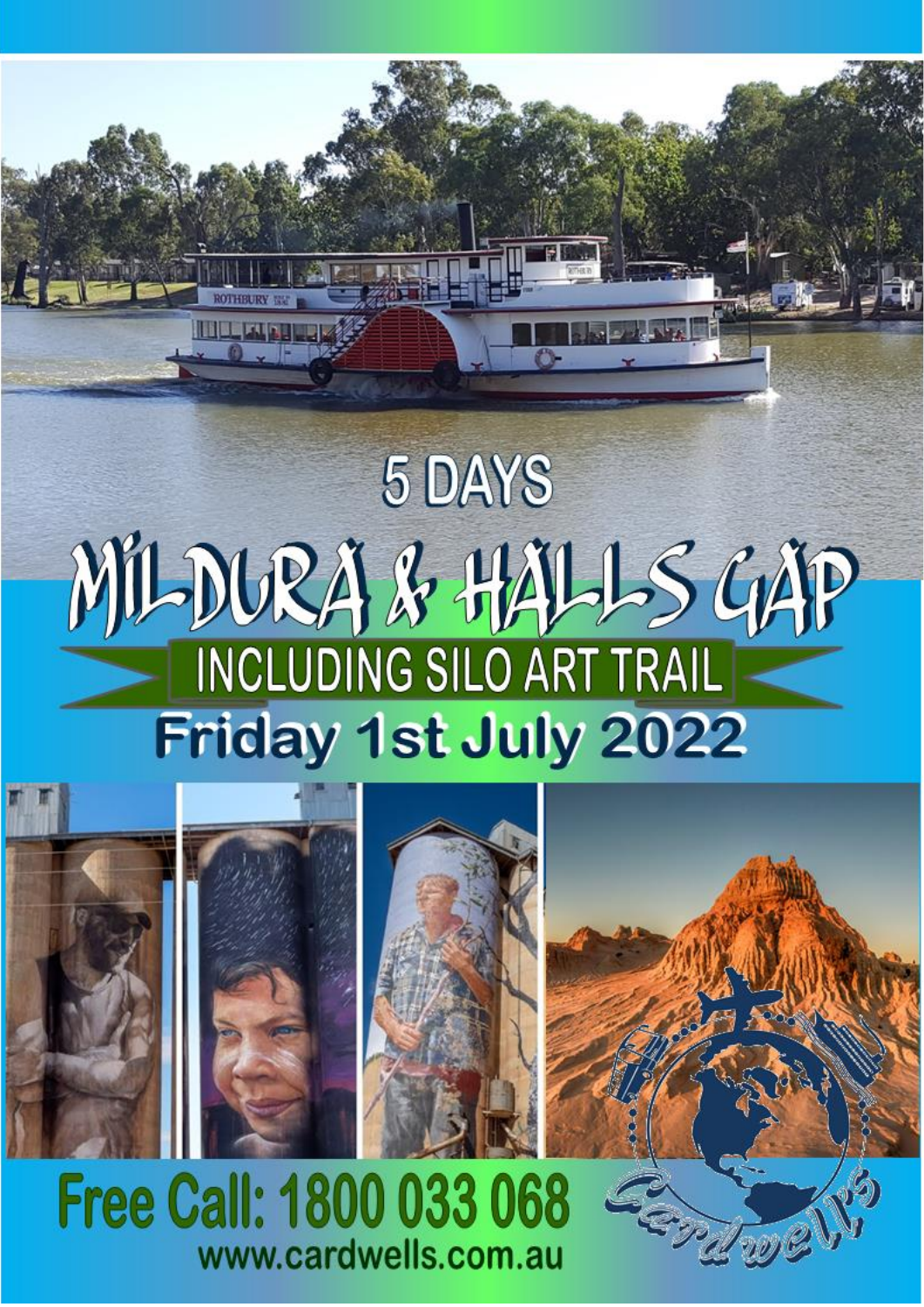# **5 Day MILDURA & HALLS GAP**

## **Including Silo Art Trail**

# Departs: Friday 1<sup>st</sup> July 2022

## Price \$1,680

(Single Room Option \$363)



## **TOUR INCLUDES:**

- ⧫ **Free passenger pickup & return** ⧫ **GST Inclusive** ⧫ **All Admission fees, sightseeing**
- 
- 
- 
- 
- ⧫ **Luggage labels & Name Badge** ⧫ **Quality Accommodation Twin / Dbl** ⧫ **Hot/Cold Buffet Breakfasts** 
	- - **(Where time & weather permits) extensive knowledge**
- **Please refer to the booking conditions)**  $\bullet$  **Luxury 5 Star Coach Travel Tours & Cruises as per itinerary** 
	- ◆ Morning & Afternoon Teas ◆ Experienced Crew with their

**\*\*\*\*\*\*\*\*\*\*\*\*\*\*\*\*\*\*\*\*\*\*\*\*\*\*\*\*\*\*\*\*\*\*\*\*\*\*\*\*\*\*\*\*\*\*\*\*\*\*\*\*\*\*\*\*\*\*\*\*\*\*\*\*\*\*\*\*\*\*\*\*\*\*\*\*\*\*\*\*\***

**TOUR HIGHLIGHTS: SILO ART \* Lake Boga Flying Boat Museum \* Mildura \* Orange World \* PV Rothbury Lunch Cruise \* Mungo National Park \* Stick Shed Brambuk National Park \* Halls Hap Zoo \*\*\*\*\*\*\*\*\*\*\*\*\*\*\*\*\*\*\*\*\*\*\*\*\*\*\*\*\*\*\*\*\*\*\*\*\*\*\*\*\*\*\*\*\*\*\*\*\*\*\*\*\*\*\*\*\*\*\*\*\*\*\*\*\*\*\*\*\*\*\*\*\*\*\*\*\*\*\*\*\***

#### **Day 1 – Friday 1st July 2022 LAKE BOGA – MILDURA (D)**

All aboard for a memorable tour to Mildura & Halls Gap**.** We travel to Echuca, then on to **Lake Boga** for Lunch. Lake Boga is a town, located next to the lake of the same name. It is situated within the rural city of Swan Hill. We take an interesting look at the **Lake Boga Flying Boat Museum**. The Lions Club of Lake Boga restored Catalina A24-30 and the original, secret communication bunker as a commemoration to the service men and woman who served at No.1 Flying Boat Repair Depot, Lake Boga. We continue our journey to Mildura stopping at the **Mercure Mildura** for the next three nights.

### **Day 2 – Saturday 2nd MILDURA – ORANGE WORLD – LUNCH CRUISE (B,L,D)**

We enjoy breakfast before departing the motel and taking a town tour of Mildura. We then travel to **Orange World.** Orange World has a tractor train tour of the Orchards, with informed commentary on the unique facets of the industry that relate only to this area. The tour also includes the nursery, varietal plantings, lookout tower and packing shed. Fruit grown are oranges, mandarins, grapefruit and avocados. With 10,000 trees and a turnover of over 20 million fruit annual, Orange world is truly the land of the living orange. We then delight in a wonderful **lunch cruise** on the **PV Rothbury.** The *[Paddle Steamer Rothbury](http://www.murrayriver.com.au/ps-melbourne-pv-rothbury-963/)* was built in 1881 at [Gunbower,](http://www.murrayriver.com.au/gunbower/) Victoria on the Murray River. Built as a large and powerful tow boat, employed in towing [barges](http://www.murrayriver.com.au/paddleboats/barges-and-paddle-steamers/) for the wool and logging trade. She was well known even then, to be one of the fastest tow boats on the [Murray-Darling](http://www.murrayriver.com.au/about-the-murray/murray-darling-basin/)  [River System.](http://www.murrayriver.com.au/about-the-murray/murray-darling-basin/) Following the cruise we visit the **Varapodio Estate** which is an Olive Oil Estate – named Varapodio after a small Italian town in the province of Reggio, in southern Calabria. It was the home town of the first generation of the Scopelliti family who migrated to Australia in the late 1940's. Like the region of Sunraysia, Varapodio was well known for its citrus, grape, olive and vegetable industries. We return to our motel for a freshen up before dinner.

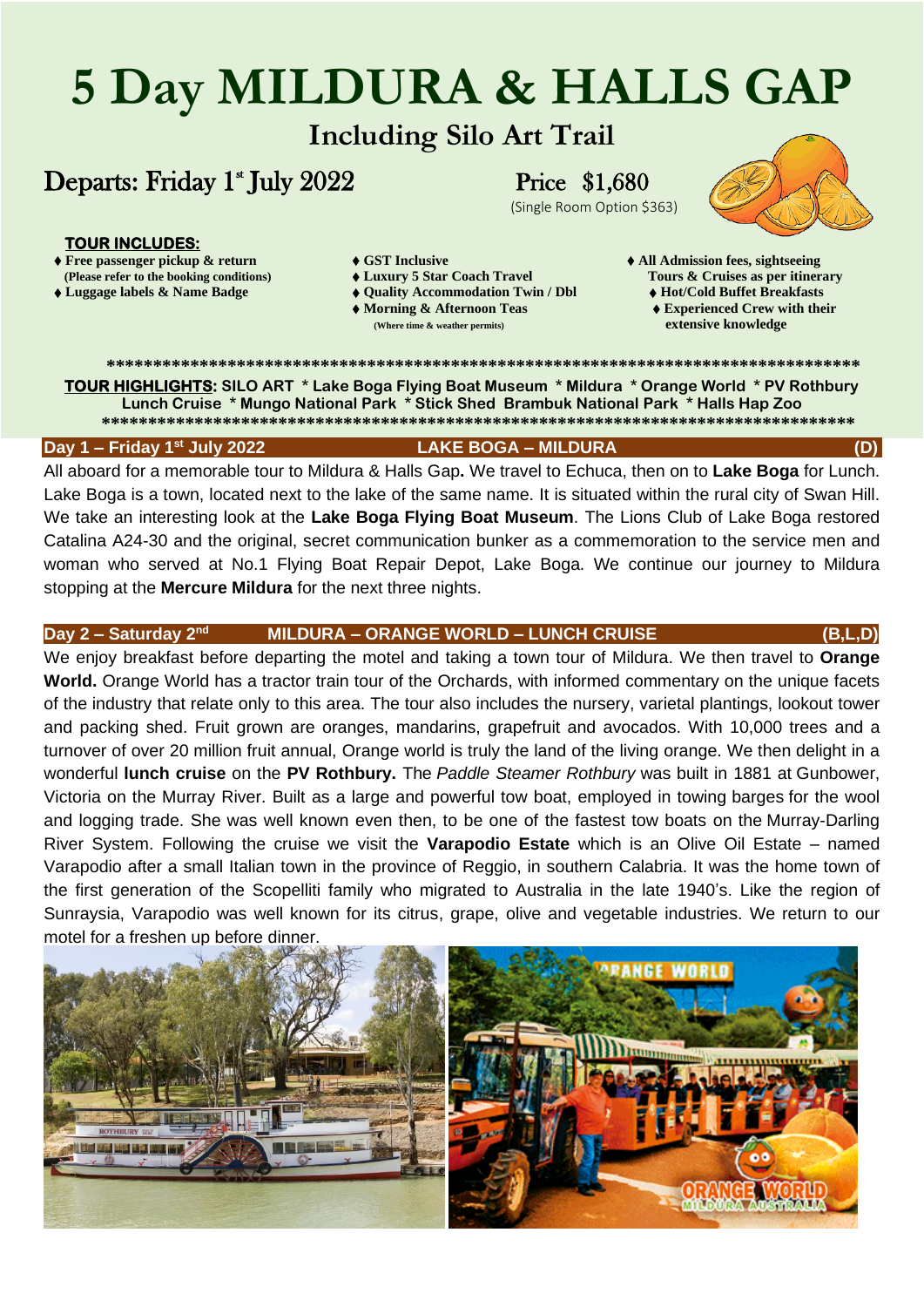### **Day 3 – Sunday 3rd**

#### **DISCOVER MUNGO NATIONAL PARK (B,D)** (B,D)

After a satisfying breakfast we have a day to discover **Mungo National Park.** Uncover a starkly beautiful landscape of ancient dry lake basins and sand formations in Mungo National Park. Learn about the park's megafauna and the formation of its unique landscape. In the Willandra Lakes World Heritage Area, the signature archaeological discoveries of Mungo Lady and the ochred skeleton of Mungo Man reveal early evidence of developing spiritual belief. This area remains greatly significant to the Ngyiampaa, Mutthi Mutthi and Southern Paakantyi Aboriginal people. After a wonderful day of discovering Mungo National Park we return to our motel to rest and relax before dinner.



#### **Day 4 – Monday 4th**

### **SILO ART – STAWELL (B,L,D)**

Time for breakfast! We depart and head for **Patchewollock** for morning tea and admire the magnificent **silo art works**. Completed in late 2016, the artist's depiction of the famously reserved Hulland portrays an image of the archetypal Aussie farmer – faded blue "flanny" (flannelette shirt) and all. Hulland's solemn expression, sun-bleached hair and squinting gaze speak to the harshness of the environment and the challenges of life in the Wimmera Mallee. We stop for lunch at the **Hopetoun Community Hotel Motel** before travelling on to **Brim** and **Sheep Hills** to admire more magnificent art works before visiting **The Stick Shed.** The Stick Shed (previously known as the Murtoa No. 1 Grain Store) is the only remaining emergency grain store built during World War II. This structure is an enduring testament to iconic Australian bush ingenuity and a symbol of the growth and strength of the Australian wheat industry. Completed in 1942, the unique and dramatic structure of The Stick Shed has captured the imagination of everyone who has seen its serene and evocative cathedral-



like interior. Referred to by some as the "Cathedral of the Wimmera". We then travel on to visit another beautiful painted silo in **Rupanyup –** The featured faces are those of Rupanyup residents and local sporting team members, Ebony Baker and Jordan Weidemann. Freshfaced and dressed in their sports attire (netball and Australian Rules football, respectively), Baker and Weidemann embody a youthful spirit of strength, hope and camaraderie. Then it's off to our hotel for our overnight stay at **Magdala Motor Lodge, Stawell.**

#### **Day 5 – Tuesday 5th**

#### **HALLS GAP ZOO - HOME (B)**

After our breakfast we make our way to **Brambuk National Park** for a guided walk around the native gardens and wetlands to discover the diversity of plants of Gariwerd and learn their traditional indigenous uses. This activity includes a bush tucker tasting at the Bushfoods Café. Then it's off to the **Halls Gap Zoo** in the Grampians, which is Victoria's largest regional zoo, exhibiting over 160 native and exotic mammals, reptiles and birds from cheetah, giraffe, meerkats, monkeys, red pandas and bison to kangaroos, koalas, Tassie devils, wombats, crocodiles, snakes and dingoes. Halls Gap Zoo is also home to a number of endangered species captive breeding programs. Then it's time to begin our journey home, stopping in Bendigo for afternoon tea.